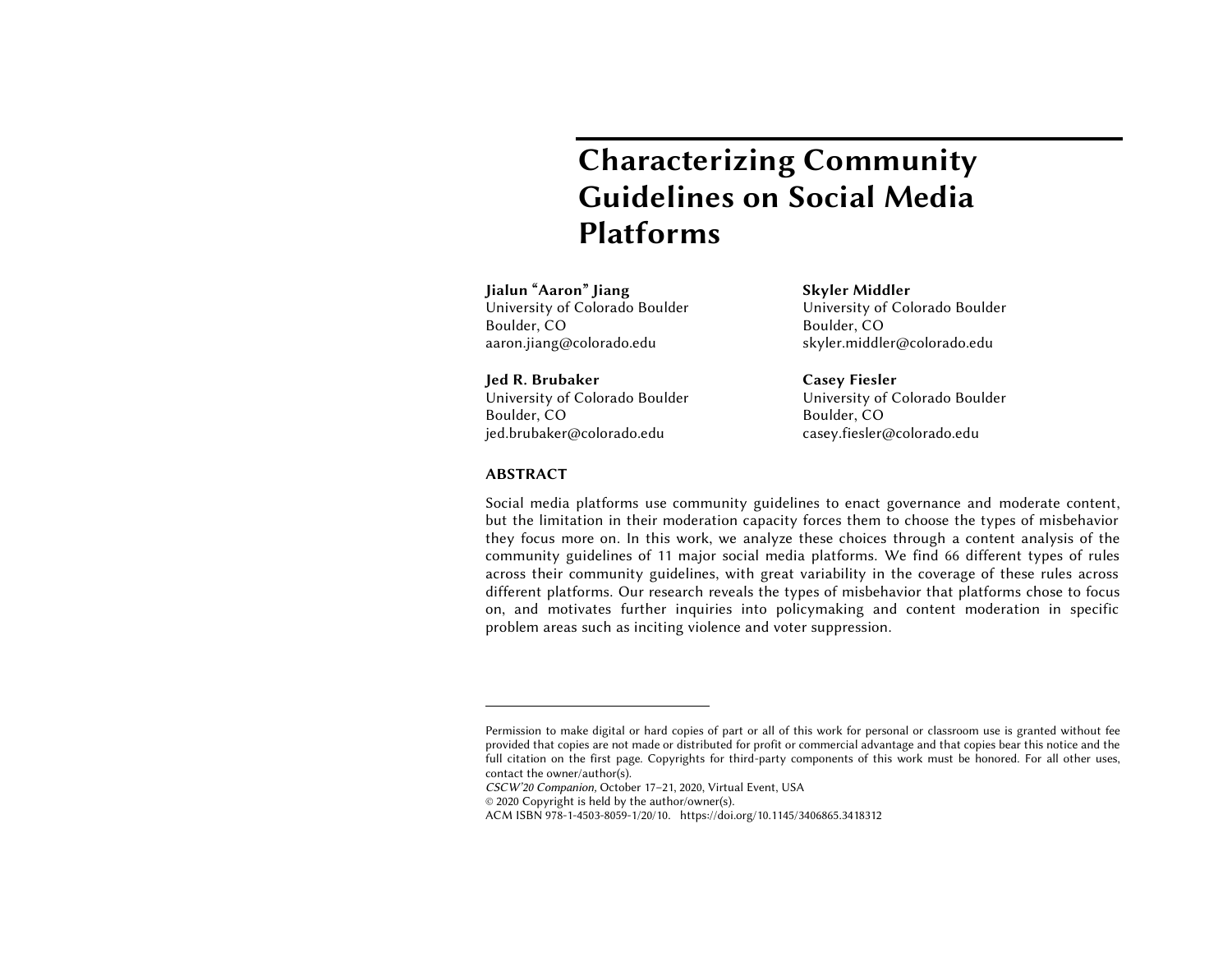## **KEYWORDS**

Community guidelines; content moderation; platform governance; social media

| Adult Non-Consensual Intimate Imagery (11) |
|--------------------------------------------|
| Adult Non-Sexual Nudity (6)                |
| Celebrating Own Crime (2)                  |
| Child Exploitation Imagery (11)            |
| Child Nudity (9)                           |
| Coordinating harm (9)                      |
| Creep Shots (5)                            |
| Criminal Group Coordination (7)            |
| Criminal Group Propaganda (7)              |
| Cruel and Insensitive (3)                  |
| Digital Nudity (6)                         |
| Distribution of Virus (4)                  |
| Eating Disorder Depiction (9)              |
| Eating Disorder Promotion (9)              |
| Engagement Abuse (6)                       |
| False News and Misinformation (4)          |
| Fraud and Financial Scams (6)              |
| Graphic Violence: Animal Abuse (10)        |
| Graphic Violence: Child Abuse (10)         |
| Graphic Violence: Mutilated Humans (10)    |
| Harassment and Bullying (11)               |
| Hate Group Coordination (6)                |
| Hate Group Propaganda (6)                  |
| Hate Speech: Dehumanization (9)            |
| Hate Speech: Exclusion/Segregation (9)     |

#### **INTRODUCTION**

Content moderation is essential for online platforms [6]. While content moderation work has largely been invisible [6], it has been increasingly at the center of the public's attention, with stories like the controversy around the different actions taken on the U.S. President's violenceinciting comments by social media platforms [7], or algorithms removing harmless content by mistake as human moderators were sent home for social distancing due to the COVID-19 pandemic [3]. Even though users often do not read community guidelines or similar sitewide policies [9], they remain the authoritative source for social media platforms to implement content moderation [4]. However, the inevitable limitation of moderation capacity means that platforms may have to face a trade-off in the types of abuse they choose to focus on, but what are the different platforms' choices? In this paper we aim to uncover these choices through the lens community guidelines, and answer the research question: How are rules similar or different across platforms in their community guidelines? Answers to this question will shed light into the differences between social media platforms in the kinds of misbehavior that they deem as important or worthy of moderation.

## **RELATED WORK**

Policies and governance are important for community health and play a central role in translating community values to user interaction [1]. Social media platforms are often governed by multiple layers of rules [4], from higher-level terms of service and community guidelines, to lower-level rules created by individual smaller communities, such as subreddits on Reddit and Groups on Facebook. On the level of smaller subcommunities, Fiesler et al. characterized rules of 100,000 subreddits and found high variability in the types of rules created by communities, noting that the existence of certain types of rules was highly context dependent [4]. On the level of platforms, prior research has investigated policies on different problem areas, such as copyright [5] and harassment [10], and also found that they could be highly variable across websites. Our research extends prior work by similarly examining variability, but across all problem areas identified by the community guidelines of major social media platforms.

### **METHODS**

To gain a comprehensive understanding of the community guidelines on social media platforms, we chose the 15 social media platforms with the most monthly active users based on published statistics [2]. After excluding platforms that do not have published community standards or guidelines in English (WeChat, Qzone, Sina Weibo, and Douban), we generated the final list of social media platforms for analysis, shwn in Table 1. The first two authors read the community guidelines on these social media platforms in November 2019, and independently coded for emergent rule types and then came together to adjudicate differences and iterate on codes. We did not find any new codes after coding for the rules on Facebook and YouTube, the two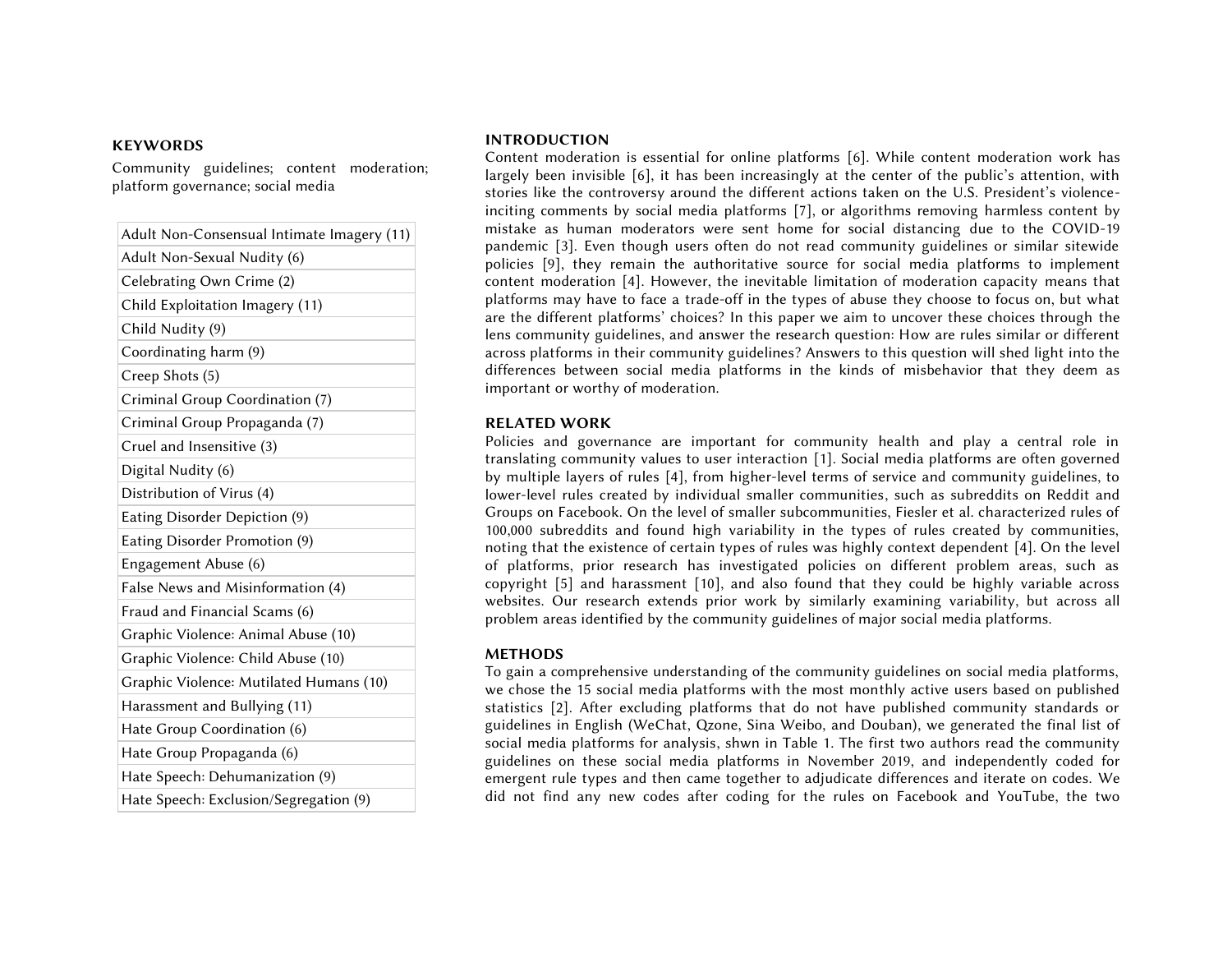Hate Speech: Inferiority (9) Hate Speech: Slurs (9) Hate Speech: Violence (10) High Profile Impersonation (9) Human Trafficking (4) Inappropriate Interactions with Children (10) Inauthentic Behavior (11) Intellectual Property Infringement (8) Interrupting Platform Services (4) Mass Murder Coordination (7) Mass Murder Support (7) Minors sexualization (11) Non-Consensual Intimate Imagery Threat (6) Non-Consensual Sexual Touching (8) Privacy Violation (8) Private Impersonation (9) Prostitution (7) Regulated Goods: Alcohol and Tobacco Sale (4) Regulated Goods: Endangered Species Sale(4) Regulated Goods: Firearm Sales (8) Regulated Goods: Human Organ Sale (1) Regulated Goods: Live Animal Sale (2) Regulated Goods: Marijuana Sales (8) Regulated Goods: Non-medical Drug Sale (9) Regulated Goods: Non-medical Drug Use (5) Regulated Goods: Pharmaceutical Sales (9) Sadism/Glorifying Violence (6) Self-injury Depiction (10) Self-injury Promotion (10) Sexual Activity (9)

platforms that have the most extensive set of rules in our dataset. The final codebook revealed a total of 66 different types of rules across all platforms, shown in Table 2.

Then, using the codebook, the first two authors both independently coded the rest of the platforms, and checked for interrater reliability. We achieved a Cohen's Kappa of at least 0.7 for every platform, which is higher than the threshold of "substantial agreement." [8] The researchers also discussed coding disagreements to ensure that they were due to reasonable subjective judgments and not systematic misunderstandings, and eventually came to an agreement on all codes. Based on this coding, we then analyzed patterns across platforms and rule types.

## **RESULTS**

 $\overline{a}$ 

Overall, we found significant variability in the coverage of infractions between the 11 social media platforms. Facebook's Community Standards were most comprehensive and covered all 66 rule types. YouTube's Community Guidelines came in second in terms of comprehensiveness, covering 56 out of 66 rule types. Discord's Community Guidelines, on the other hand, covered only 18 rule types, the least of the 11 platforms. Table 1 shows the full list of platforms and the number of rule types their community guidelines cover.**<sup>1</sup>**

We were also able to see some high-level patterns in the coverage of rule types. All platforms had rules against adult non-consensual intimate imagery (commonly known as "revenge porn"), child exploitation imagery (commonly known as "child porn"), and minor sexualization. These infractions are severe and punishable by law—child porn and minor sexualization, for example, are U.S. federal crimes [11,12], and 46 states in the U.S. already have established laws against revenge porn [14].

All 11 platforms also had rules against harassment and bullying, as well as inauthentic behavior, which generally refers to misrepresenting one's identity in order to mislead users or the platform. The widespread inclusion of harassment policies shows a heightened focus on the increasingly severe problem on social media; it is also a marked improvement from Pater et al.'s 2016 analysis [10] of platform harassment policies, in which they noted that Twitter and Pinterest did not have explicit harassment policies in their community guidelines.

| Platform                          | Number of Rule<br><b>Types Covered</b> |  |
|-----------------------------------|----------------------------------------|--|
| Facebook                          | 66                                     |  |
| YouTube                           | 56                                     |  |
| I inkedIn                         | 53                                     |  |
| Pinterest                         | 53                                     |  |
| Twitter                           | 52                                     |  |
| Instagram                         | 51                                     |  |
| Tik Tok                           | 48                                     |  |
| Viher                             | 30                                     |  |
| Snapchat                          | 29                                     |  |
| Reddit                            | 27                                     |  |
| Discord                           | 18                                     |  |
| Table 1. The number of rule types |                                        |  |
| covered by each platform's        |                                        |  |

**community guidelines.**

<sup>&</sup>lt;sup>1</sup> The full analysis of the appearance of rules for each platform is available at https://bit.ly/cscw20-community-guidelines.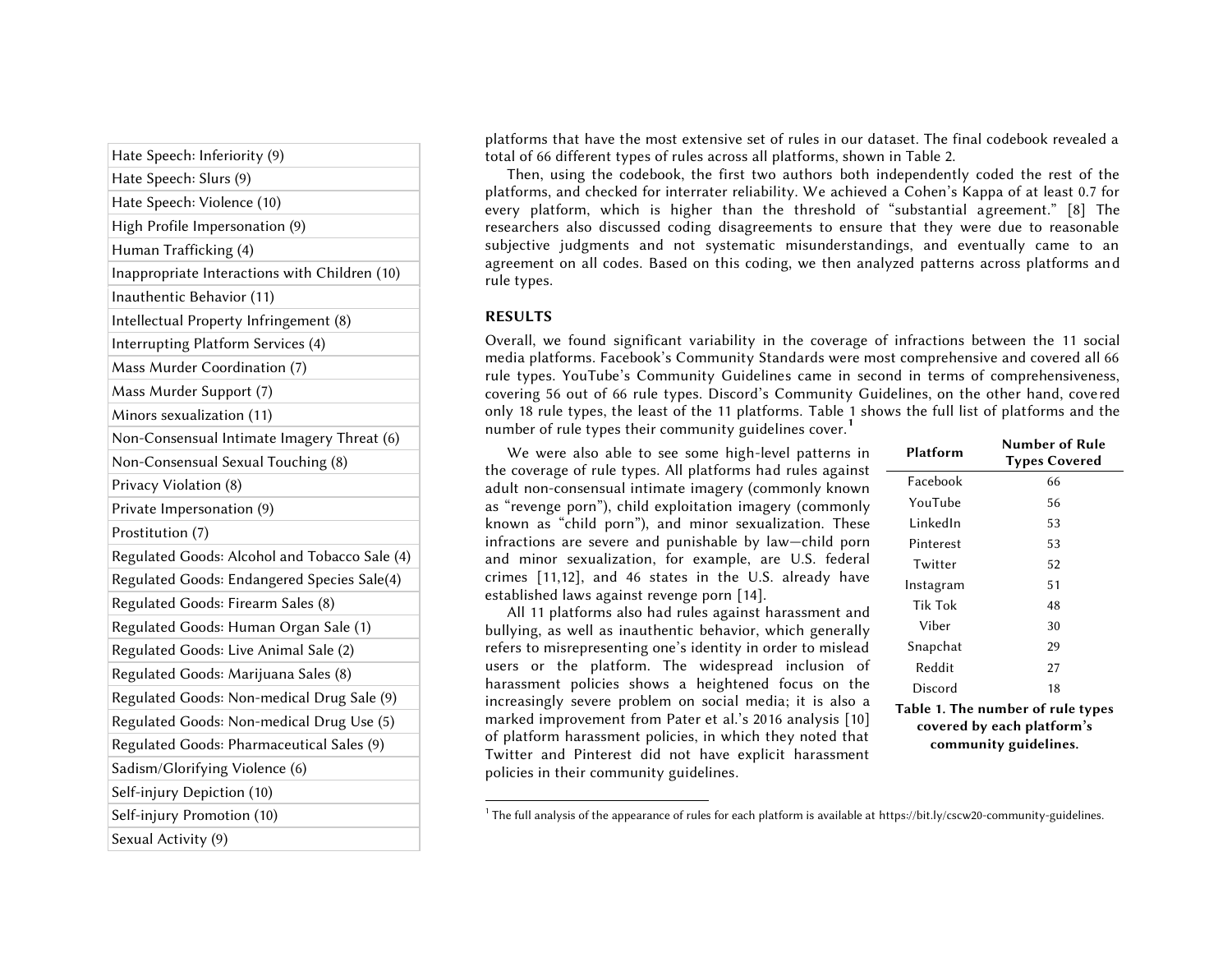| Sexual Solicitation (7)         |  |
|---------------------------------|--|
| Sexually Explicit Language (6)  |  |
| Span(9)                         |  |
| Suicide Depiction (9)           |  |
| Suicide Promotion (9)           |  |
| Terrorism Coordination (8)      |  |
| Terrorist Propaganda (8)        |  |
| Theft $(4)$                     |  |
| Vandalism (3)                   |  |
| Violence and Incitement (10)    |  |
| Voter Fraud and Suppression (3) |  |
|                                 |  |

**Table 2. 66 types of rules identified from community guidelines. Numbers in parentheses indicate the numbers of platforms that have rules regarding the specific abusive behavior.**

The inclusion of Inauthentic Behavior was the result of the increasingly common fake accounts that aim to spread false information or propaganda. Facebook, for example, regularly tracks and takes down multiple inauthentic accounts working in concert to mislead people and cause harm, a kind of abuse that Facebook names "coordinated inauthentic behavior" [13].

On the other hand, we also saw some rule types that are less common. For example, only Facebook had rules against human organ sale, and only two platforms (Facebook and Instagram) had rules against live animal sale. While also under the category of regulated goods, their coverage was significantly lower than non-medical drug sale and pharmaceutical drug sale (i.e., prescription drug sale), two arguably more common types of regulated goods on social media which 9 platforms had rules for. Also, only two platforms, Facebook and LinkedIn, specifically prohibits the celebration and promotion of one's own crime, but it is also possible that other platforms did not have rules in such granularity and conflated it with other high-frequency rules such as inciting violence, for which 10 platforms had rules.

Here we would like to note that these community guidelines are not static; instead, they evolve over time and go through frequent revisions. Just like how the harassment policies have changed since Pater et al.'s analysis [10], it is likely that the community guidelines have become more comprehensive since our analysis in November 2019, by covering either additional rules that we identified, or completely new rules not listed in the current content analysis.

## **DISCUSSION & FUTURE WORK**

Our analysis provides a comprehensive taxonomy of rules on social media platforms based on their published community guidelines. While there is clear variability in the coverage of rules on different platform, it is unclear why such a variability exists. But we can speculate that platforms may have chosen to focus on and made rules regarding the types of misbehavior that is most rampant on their platform, or made explicit the rules that are most reflective of their values. Overall, our analysis shows that platforms indeed make different choices in terms of the acceptable and unacceptable behaviors to make explicit. While no moderation system is perfect, these choices and trade-offs in rule making may contribute to the challenges and problems that platforms face.

While the coverage of rule types for specific platforms may change and update frequently, our findings provide a resource for other researchers to do more in-depth investigations about policymaking and governance in specific problem areas. For example, while prior research has examined harassment and copyright, what about inciting violence or voter suppression?

Furthermore, while rules often reflect the values and norms of a community, it is unclear how much these sitewide rules are perceived by users, from whom the implicit values and norms often derive. Therefore, for future work, we plan to conduct a large-scale survey to understand social media users' perceptions of the violation of these rules. We hope the result will inform policy makers and platform designers to enact governance with a careful consideration of their global users' differing values and backgrounds.